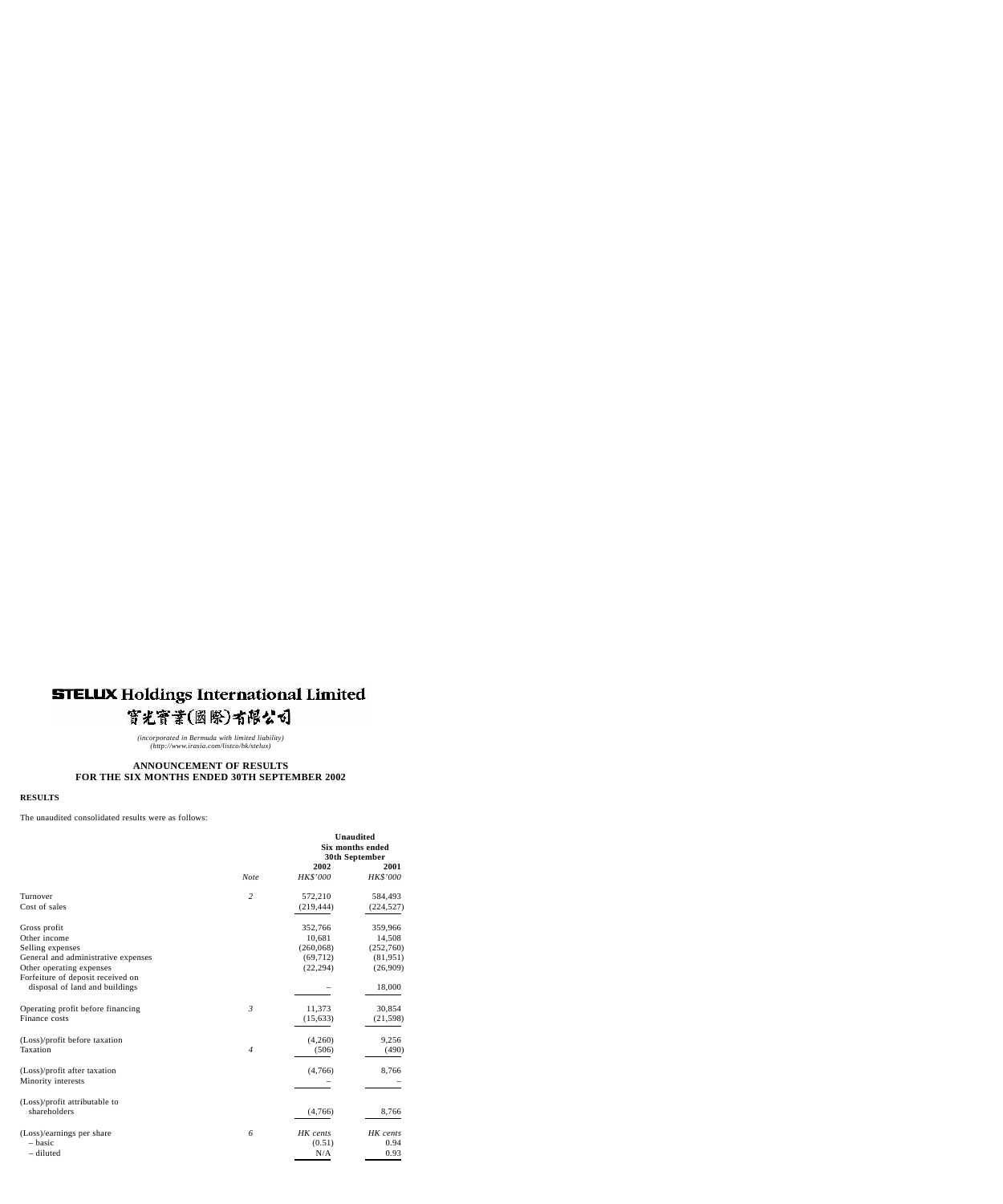## **NOTES:–**

## **1. Principal accounting policies**

These unaudited consolidated interim accounts ("interim accounts") are prepared in accordance with Hong Kong Statement of Standard Accounting Practice ("SSAP") No. 25, "Interim Financial Reporting", issued by the Hong Kong Society of Accountants ("HKSA") and Appendix 16 of the Listing Rules of The Stock Exchange of Hong Kong Limited.

These interim accounts should be read in conjunction with the Annual Report 2002.

The accounting policies adopted in the preparation of these interim accounts are consistent with those used in the annual accounts for the year ended 31st March 2002 except that the Group has changed certain of its accounting policies following the adoption of the new or revised SSAPs issued by the HKSA which are effective for the accounting periods commencing on or after 1st January 2002:

| SSAP 1 (revised)      | $\mathcal{L}$               | Presentation of financial statements |
|-----------------------|-----------------------------|--------------------------------------|
| SSAP 11 (revised)     | $\sim$ $\sim$ $\sim$ $\sim$ | Foreign currency translation         |
| $SSAP 15$ (revised) : |                             | Cash flow statements                 |
| SSAP <sub>34</sub>    |                             | Employee benefits                    |

The adoption of these new or revised SSAPs has had no material effect to the results for the current period.

The changes to the Group's accounting policies and the major effect of adopting revised SSAP 11 are set out below:

## *SSAP 11 (revised): Foreign currency translation*

The balance sheets of subsidiary companies expressed in foreign currencies are translated at the rates of exchange ruling at the balance sheet date whilst the profit and loss accounts are translated at average rates. Exchange differences are dealt with as a movement in reserves.

In prior periods, the profit and loss accounts of foreign subsidiary companies were translated at closing rates. This is a change in accounting policy, however, the adoption of SSAP 11 (revised) has not been applied retrospectively to the prior periods as it is impractical to calculate its effect to the prior periods and the effect of the adoption is not material to the current period.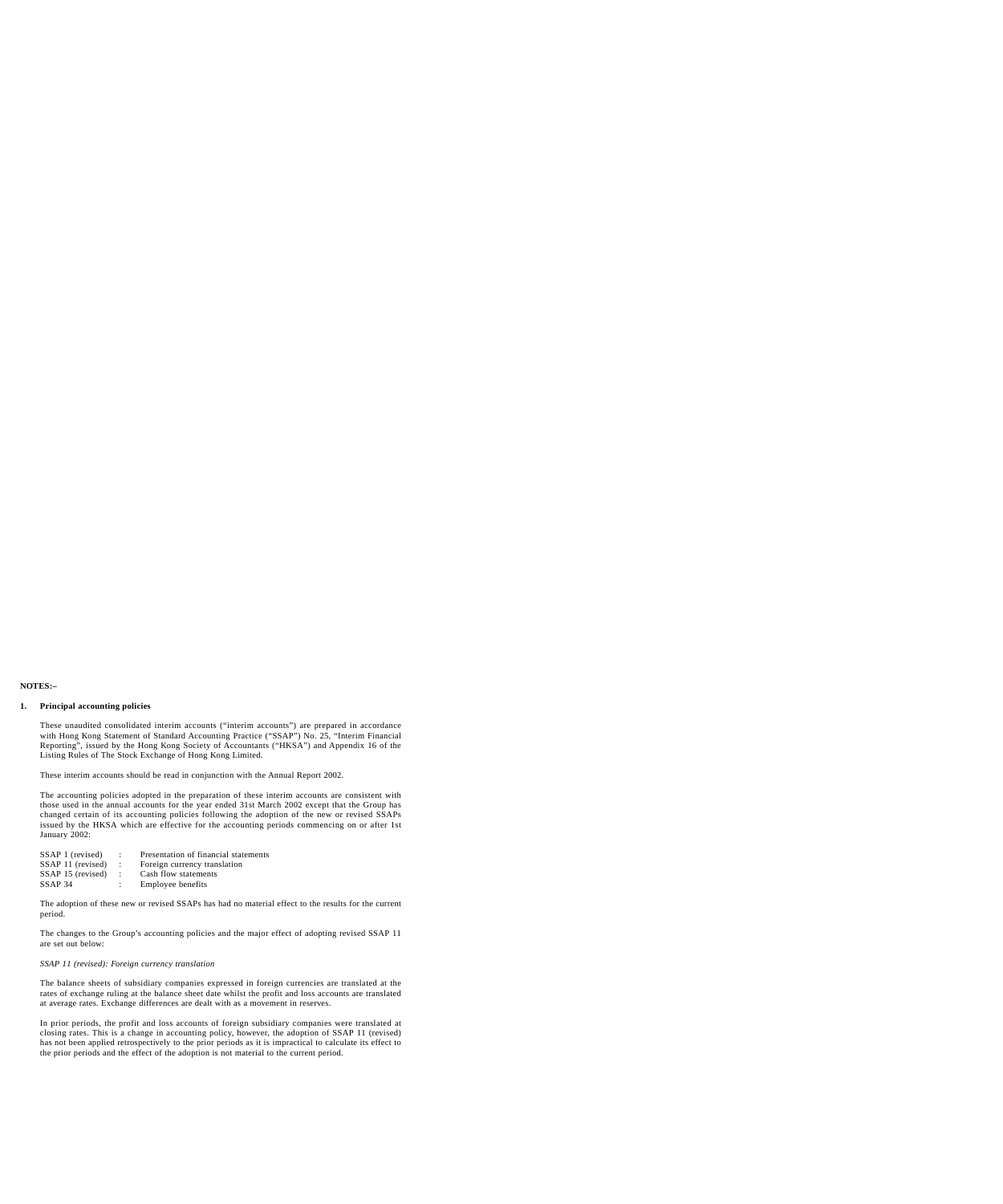## **2. Segment information**

|                                                                               | <b>Unaudited</b><br>Six months ended 30th September 2002 |                             |                                          |                                 |                                |
|-------------------------------------------------------------------------------|----------------------------------------------------------|-----------------------------|------------------------------------------|---------------------------------|--------------------------------|
|                                                                               | <b>Investment</b><br>HK\$'000                            | <b>Property</b><br>HK\$'000 | <b>Retail and</b><br>trading<br>HK\$'000 | <b>Eliminations</b><br>HK\$'000 | Group<br>HK\$'000              |
| Turnover                                                                      | 56                                                       | 25,400                      | 552,379                                  | (5,625)                         | 572,210                        |
| Segment results                                                               | 56                                                       | 13,816                      | 12,871                                   |                                 | 26,743                         |
| Net corporate expenses                                                        |                                                          |                             |                                          |                                 | (15,370)                       |
| Operating profit before<br>financing<br>Finance costs<br>Loss before taxation |                                                          |                             |                                          |                                 | 11,373<br>(15, 633)<br>(4,260) |
| Taxation                                                                      |                                                          |                             |                                          |                                 | (506)                          |
| Loss after taxation<br>Minority interests                                     |                                                          |                             |                                          |                                 | (4,766)                        |
| Loss attributable to<br>shareholders                                          |                                                          |                             |                                          |                                 | (4,766)                        |

## *Primary reporting format – business segments*

| Unaudited |  |  |  |                                      |  |
|-----------|--|--|--|--------------------------------------|--|
|           |  |  |  | Six months ended 30th September 2001 |  |

|                                                                                             | <b>Investment</b><br>HK\$'000 | <b>Property</b><br>HK\$'000 | <b>Retail and</b><br>trading<br>HK\$'000 | <b>Eliminations</b><br>HK\$'000 | Group<br>HK\$'000                     |
|---------------------------------------------------------------------------------------------|-------------------------------|-----------------------------|------------------------------------------|---------------------------------|---------------------------------------|
| Turnover                                                                                    | 473                           | 25,875                      | 564,606                                  | (6, 461)                        | 584,493                               |
| Segment results                                                                             | 457                           | 28,808                      | 19,074                                   |                                 | 48,339                                |
| Net corporate expenses                                                                      |                               |                             |                                          |                                 | (17, 485)                             |
| Operating profit before<br>financing<br>Finance costs<br>Profit before taxation<br>Taxation |                               |                             |                                          |                                 | 30,854<br>(21, 598)<br>9,256<br>(490) |
| Profit after taxation<br>Minority interests                                                 |                               |                             |                                          |                                 | 8,766                                 |
| Profit attributable to<br>shareholders                                                      |                               |                             |                                          |                                 | 8,766                                 |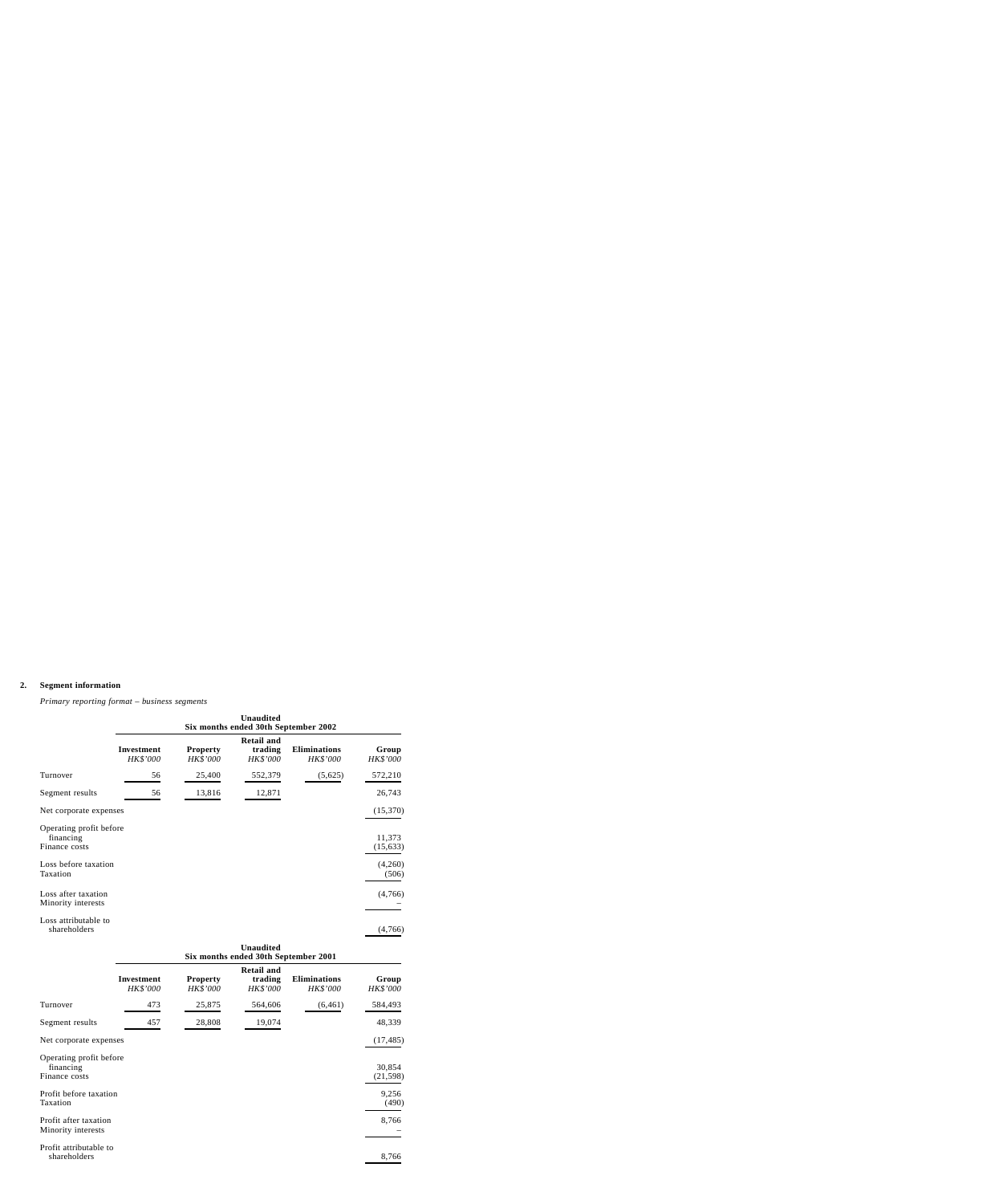## *Secondary reporting format – geographical segments*

|                              | <b>Turnover</b><br><b>Unaudited</b><br>Six months ended<br>30th September |          | <b>Segment results</b><br><b>Unaudited</b><br>Six months ended<br><b>30th September</b> |          |
|------------------------------|---------------------------------------------------------------------------|----------|-----------------------------------------------------------------------------------------|----------|
|                              |                                                                           |          |                                                                                         |          |
|                              | 2002<br>2001                                                              |          | 2002                                                                                    | 2001     |
|                              | HK\$'000                                                                  | HK\$'000 | <b>HK\$'000</b>                                                                         | HK\$'000 |
| Hong Kong                    | 337,113                                                                   | 354,729  | (2,738)                                                                                 | 27,094   |
| South East and Far East Asia | 128,487                                                                   | 128,811  | 10,157                                                                                  | 3,620    |
| Europe                       | 94,516                                                                    | 86,525   | 19,176                                                                                  | 17,198   |
| North America                | 6,496                                                                     | 8,096    | (299)                                                                                   | (395)    |
| <b>PRC</b> Mainland          | 5,598                                                                     | 6,332    | 447                                                                                     | 822      |
|                              | 572,210                                                                   | 584,493  | 26,743                                                                                  | 48,339   |

## **3. Operating profit before financing**

|                                                                            | <b>Unaudited</b><br><b>Six months ended</b><br>30th September |                 |
|----------------------------------------------------------------------------|---------------------------------------------------------------|-----------------|
|                                                                            | 2002                                                          | 2001            |
|                                                                            | <i>HK\$'000</i>                                               | <b>HK\$'000</b> |
| Operating profit before financing is stated<br>after charging/(crediting): |                                                               |                 |
| Depreciation                                                               |                                                               |                 |
| Owned fixed assets                                                         | 25,600                                                        | 26,413          |
| Leased fixed assets                                                        | 280                                                           | 179             |
| Amortisation of trademarks and patents                                     | 1,225                                                         | 1,229           |
| (Gain)/loss on disposal of fixed assets                                    | (62)                                                          | 211             |
| Loss on sales of marketable securities                                     |                                                               | 17              |
| Net provision/(written back of provision) for                              |                                                               |                 |
| stock obsolescence and stocks written off                                  | 1,875                                                         | (1,259)         |
| Provision for doubtful debts and bad debts                                 |                                                               |                 |
| written off                                                                | 2,849                                                         | 3,248           |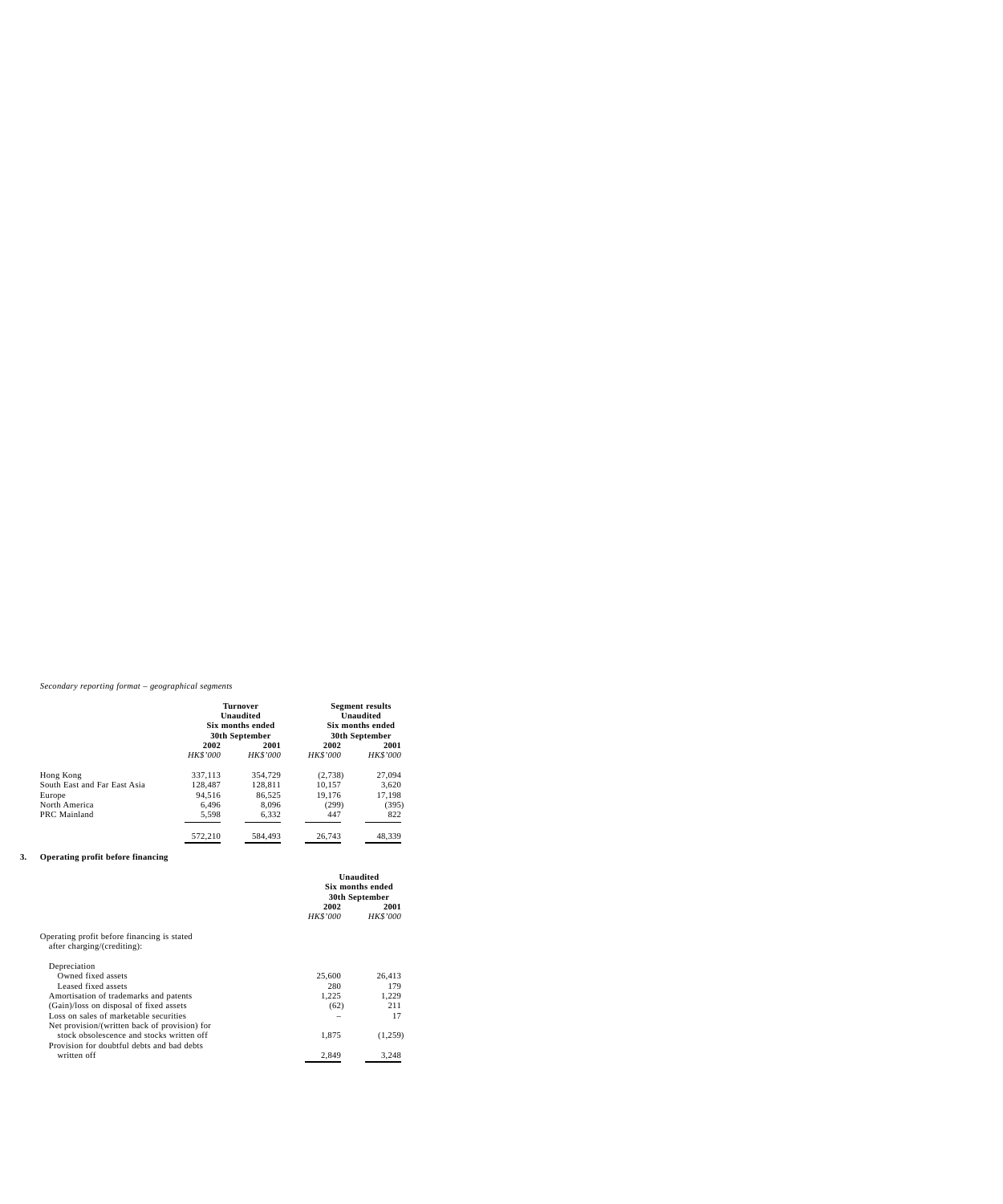## **4. Taxation**

Hong Kong profits tax has been provided at the rate of 16% (2001: 16%) on the estimated assessable profit for the period less relief for available tax losses. Taxation on overseas profits has been calculated on the estimated assessable profit for the period at the rates of taxation prevailing in the countries in which the Group operates.

The amount of taxation charged to the consolidated profit and loss account represents:

|                                           | <b>Unaudited</b><br>Six months ended<br>30th September |                  |
|-------------------------------------------|--------------------------------------------------------|------------------|
|                                           | 2002<br>HK\$'000                                       | 2001<br>HK\$'000 |
| Hong Kong profits tax                     |                                                        |                  |
| Under provision in respect of prior years |                                                        | (726)            |
| Overseas profits tax                      |                                                        |                  |
| Current taxation                          | (506)                                                  | (491)            |
| Over provision in respect of prior years  |                                                        | 727              |
|                                           | (506)                                                  | (490)            |

#### **5. Interim dividends**

The Directors do not recommend the payment of an interim dividend for the period (2001: nil).

#### **6. (Loss)/earnings per share**

The calculation of basic (loss)/earnings per share is based on the Group's loss attributable to shareholders of HK\$4,766,000 (2001: profit of HK\$8,766,000) and on the weighted average number of 936,340,023 shares (2001: 936,340,023 shares) in issue during the period.

The exercise of the share options granted by the Group would have an anti-dilutive effect on the loss per share for the period ended 30th September 2002.

#### **7. Contingent liabilities**

The status of the Group's arbitration in respect of the claims by the contractor for the Stelux House development was fully disclosed in the Annual Report 2002. We are waiting delivery of the award.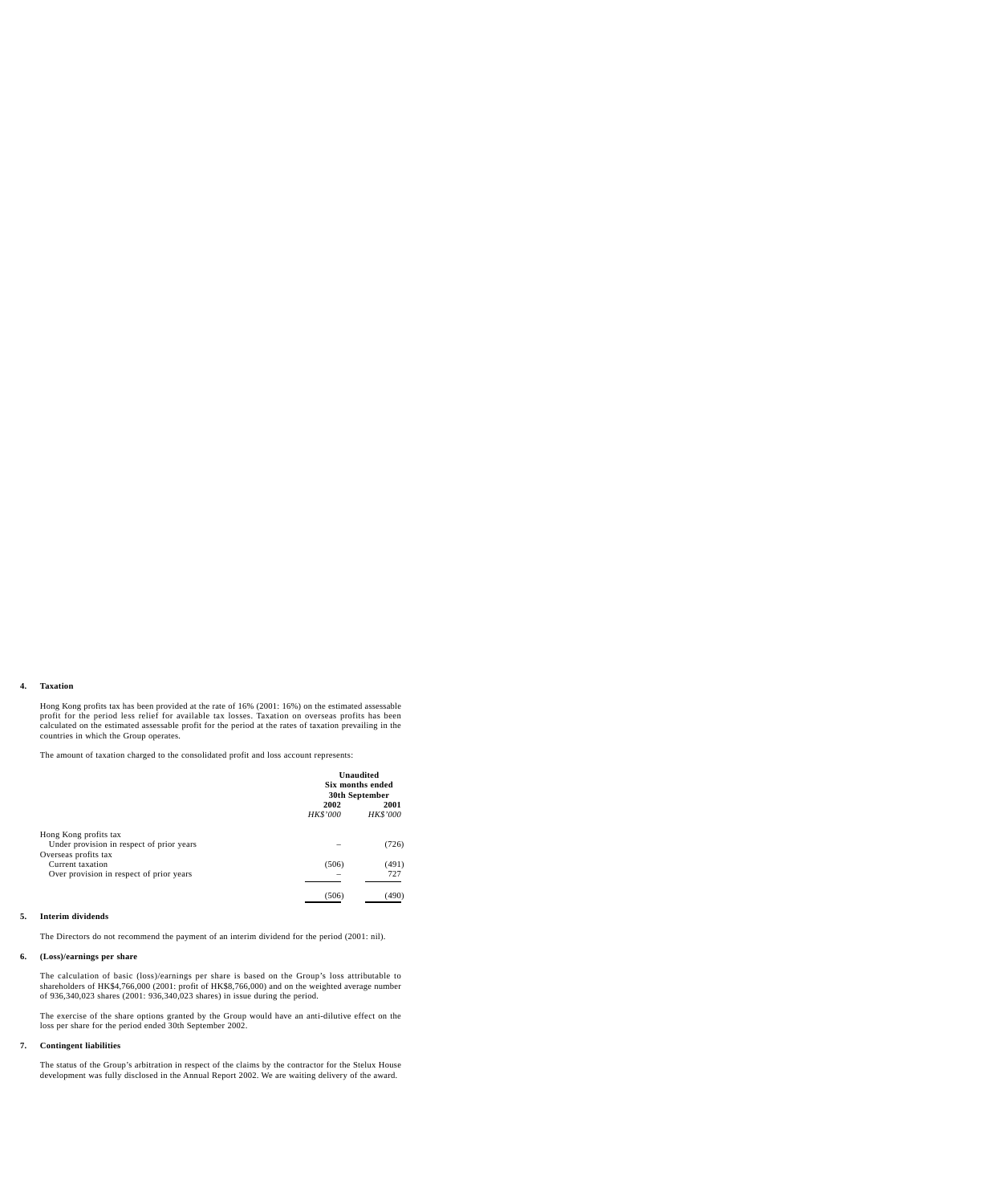### **MANAGEMENT DISCUSSION AND ANALYSIS**

## **REVIEW OF GROUP OPERATIONS**

The Group reported a loss attributable to shareholders of HK\$4.8 million for the six months ended 30th September 2002 compared to a profit of HK\$8.8 million during the same period last year.

## **Retail and Trading Division**

Half yearly profit of this Division, which includes City Chain, Optical 88, Hipo.fant and the Group's export arm fell to HK\$3 million compared to HK\$9 million last year. Turnover was maintained approximately at last year's level. The performance of this Division was dragged down by the results of Hipo.fant.

## *Hong Kong Retail*

With poor consumer sentiment prevailing, both City Chain and Optical 88 reported falls in turnover. Turnover at City Chain fell by 4% and turnover at Optical 88 fell by 5%.

However, efforts made during the previous financial year in changing product mix, improvements on margins and sourcing impacted on results. City Chain reported a smaller loss for the first half compared to the same period last year. Optical 88 reported a small profit compared to breakeven results during the corresponding period last year.

Hipo.fant reported poor results. Turnover fell by 16% while operating loss increased. Poor sentiment and low margins brought about by unloading inventory contributed to the poor showing.

## *Hong Kong Retail – Overview for the second half year*

A strategic change at Hipo.fant will see its way into our shops. Hipo.fant stores in several prime locations will be renovated to facelift the new brand image. More pro-active and sales driven promotional programs will be employed. Together with a shift in product direction, a "new face" to Hipo.fant will be unveiled. These changes will not immediately impact on shorter term performance but rather performance beyond the financial year end 2003.

Improvements to margins, product mix and sourcing will only be fully reflected in the results for the next half year.

## *Asian Retail*

Results of our retailing operations in other Asian countries were more encouraging. Overall, our City Chain operations in Asia recorded an operating profit of HK\$5 million compared to breakeven results over the same period last year. Total turnover however fell by 5% and was affected by the final phase of restructuring activities in City Chain – Taiwan.

On the average, operations in individual countries improved from last year. City Chain – Thailand reported profit. City Chain – Malaysia broke even and turnover increased by 15% over the same period last year.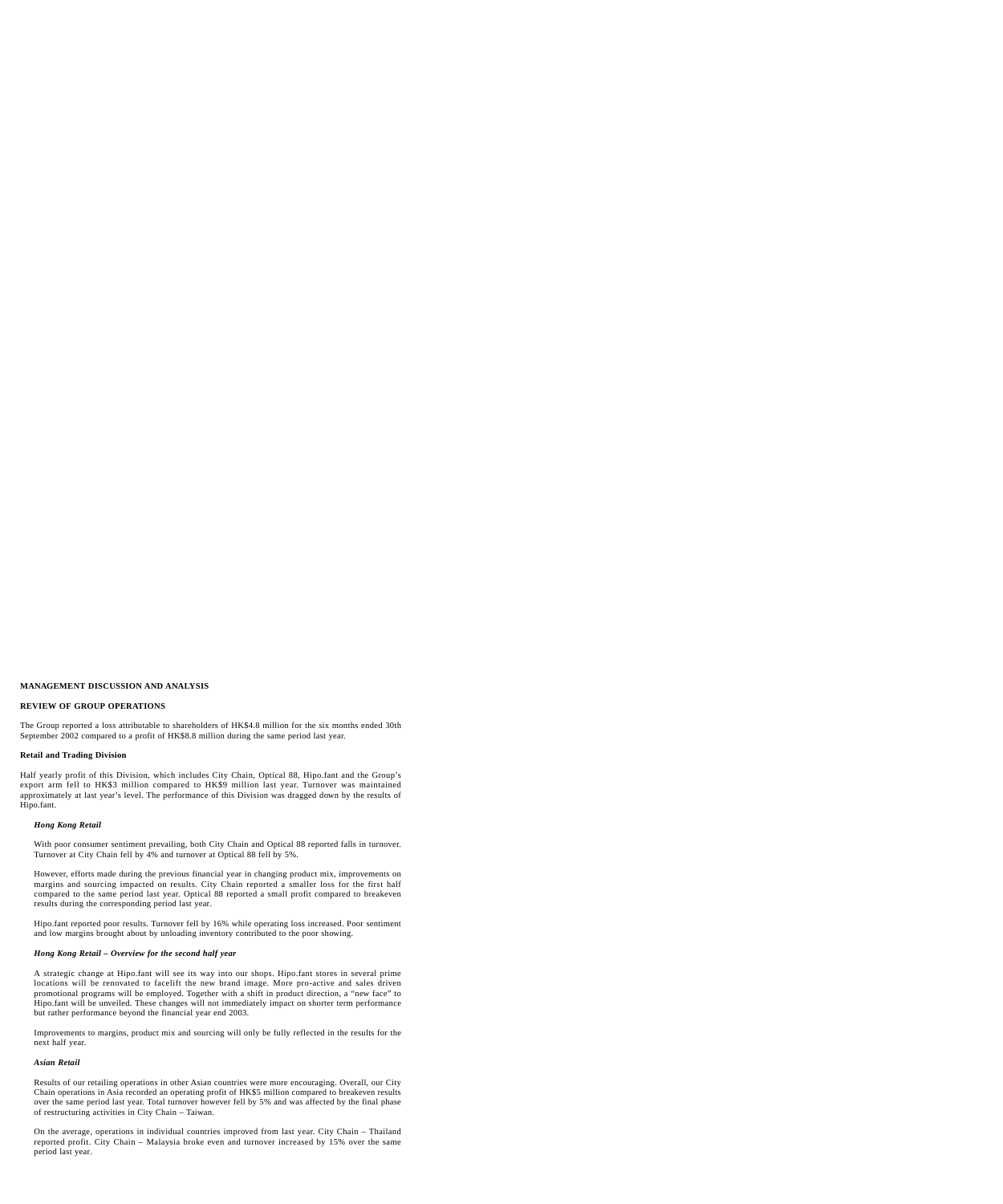Total turnover of our Optical 88 operations increased by 16% compared to last year. A slightly higher profit was reported compared to last year.

Hipo.fant-Singapore which is at its brand building stage achieved a 2 fold increase in turnover.

## *Asian Retail – Overview for the second half year*

We will continue with our strategy of selective expansion in some countries by opening more shops to increase market share. Similarly, as in Hong Kong efforts will continue on improvements in product mix, margins and sourcing.

## *Export and Trading*

This Division's operating profit was reduced from HK\$6 million last year to HK\$4 million this year while turnover improved by 5%. Worldwide economic weakness dampened performance.

#### **Property Investment**

Despite the very poor office rental market, Stelux House is still achieving a letting occupancy of 95% and leases have been renewed at prevailing market rentals.

## **FINANCE**

The Group's bank borrowings at balance sheet date were HK\$498 million (at 31st March 2002: HK\$511 million), out of which, HK\$232 million (at 31st March 2002: HK\$235 million) were repayable within 12 months. The Group's gearing ratio at balance sheet date was 0.67 (at 31st March 2002: 0.68), and was calculated based on the Group's bank borrowings and shareholders' funds of HK\$744 million (at 31st March 2002: HK\$746 million).

As at balance sheet date, 3% (at 31st March 2002: 3%) of the Group's bank borrowings were denominated in foreign currencies. The Group's bank borrowings were on a floating rate basis at either bank prime lending rates or short-term inter-bank offer rates.

The Group does not engage in speculative derivative trading.

## **CAPITAL STRUCTURE OF THE GROUP**

There was no change in the capital structure of the Group during the period except that 6,000,000 share options which were exercisable at HK\$1.3632 per share during the period from 6th August 1997 to 5th August 2002 have lapsed.

## **CHANGES IN THE COMPOSITION OF THE GROUP DURING THE INTERIM PERIOD**

There was no change in the composition of the Group during the interim period.